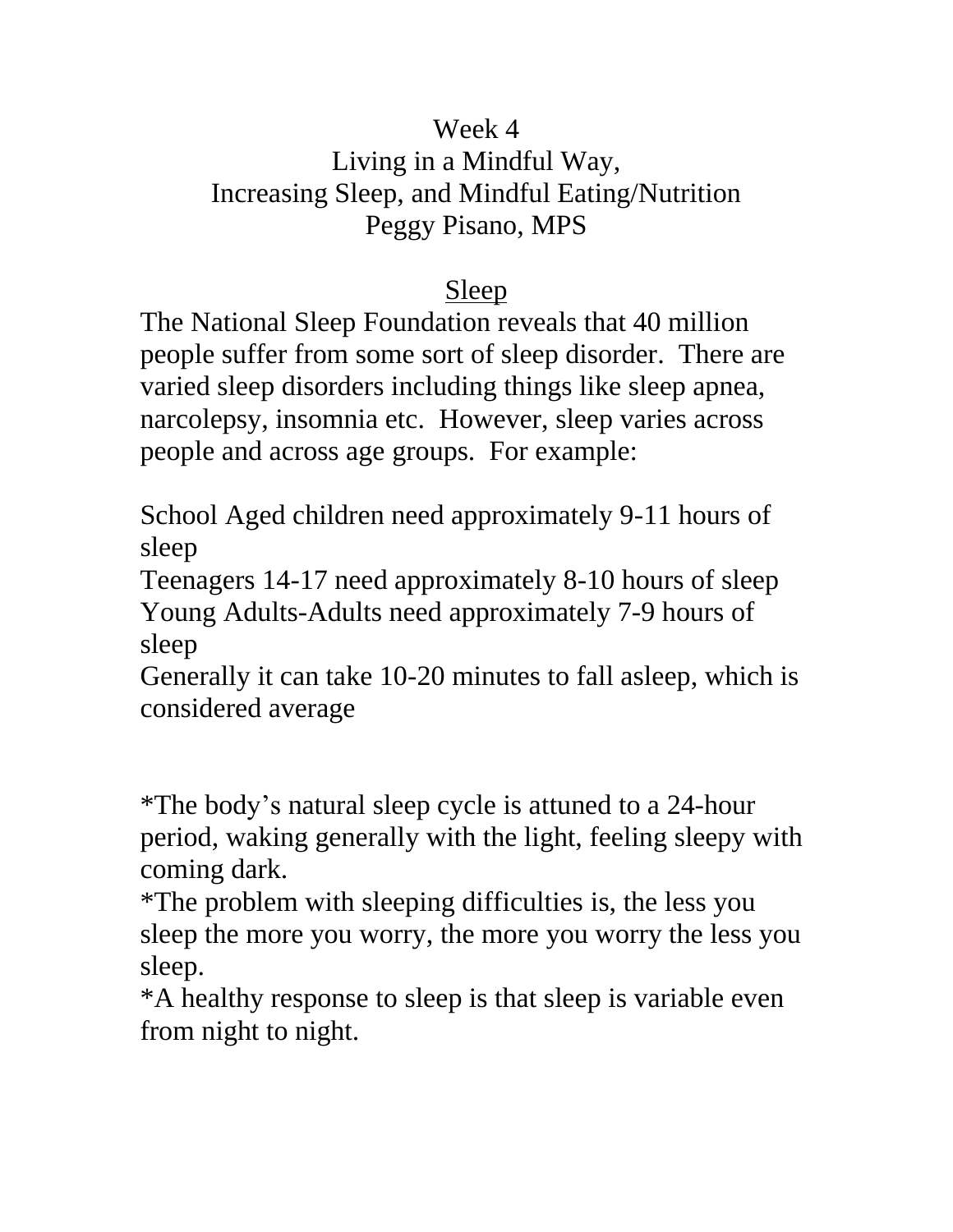Strategies for Better Sleep

\*Make the bedroom cool and dark (total dark, even turning alarm clock light away from view)

\* Avoid caffeine later in the day

\*Avoid computer screens for approximately 1 hour before sleep; the blue light delays sleep. Children who have cell phones in their room are either viewing or waiting for calls, which disrupt sleep.

\* Do not have TV in the bedroom. The brain processes the light from the TV as light and it delays the effect of deeper, more refreshing sleep.

\*When sleep eludes, do not nap, keep to the same sleep schedule, waking and sleep at approximately the same times.

\*Do physical aerobic activity during the day.

\*Weighted blanket might be helpful, adding a secure feeling to the person sleeping.

Specific Behavioral Strategies for Children and Sleep \* Create a bedtime routine that calms down as the night progresses. Set a routine where each thing follows something else that eventually leads to time in bed. \* Keep a sleep diary of your child's sleep. This provides you with data about what is actually happening with regard to sleeping. Parents can keep a diary of their own sleeping as well.

\*Do a behavioral chart about the child remaining in bed (even if not sleeping). Reward the child for certain agreedupon time frame for staying in bed.

\*If child will not sleep without parent/guardian in the room, gradually eliminate parents from the room by fading them